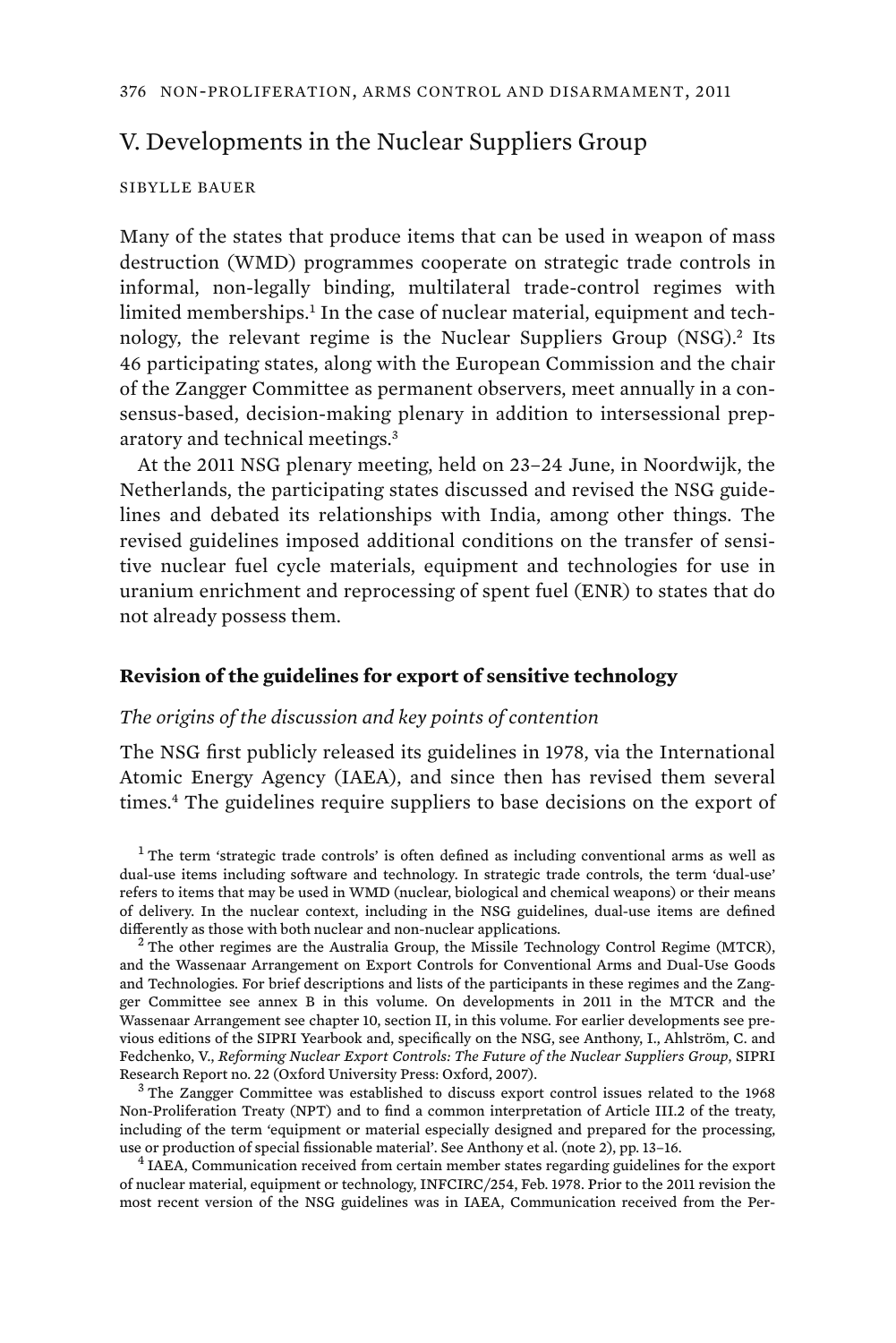specified nuclear and nuclear-related items on certain conditions. The recipient should guarantee that the items will not be used for a nuclear explosive device (paragraph 2) and it should implement a comprehensive safeguards agreement with the IAEA. The supplier should make provisions regarding future arrangements for the physical protection of nuclear materials and facilities and regarding re-transfer controls, and it should be 'satisfied that the transfers would not contribute to the proliferation of nuclear weapons or other nuclear explosive devices' or be 'diverted to acts of nuclear terrorism' (paragraph 10). Suppliers should also have 'in place legal measures to ensure the effective implementation of the Guidelines, including export licensing regulations, enforcement measures, and penalties for violations' (paragraph 11). The guidelines include control lists of items to which specific restrictions apply and 'catch-all' controls for unlisted items with a nuclear end-use. A 'safety clause' states that transfers may be made to a non-nuclear weapon state without a safeguards agreement with the IAEA 'only in exceptional cases when they are deemed essential for the safe operation of existing facilities' (paragraph 4). In these cases, the nuclear supplier should 'inform and, if appropriate, consult in the event that they intend to authorize or to deny such transfers'.

The NSG guidelines are not legally binding and are thus only enforceable if a participating state integrates them into national law; they leave scope for national interpretation, in particular regarding certain subjective criteria.<sup>5</sup> Importantly, the guidelines present a minimum standard, and national governments may impose stricter conditions of supply.

The debate on revising the NSG guidelines regarding ENR can be traced back to a US initiative in 2001, in response to Russia's controversial invoking of the safety clause when exporting nuclear fuel to India.6 However, the clause was not affected by the 2011 guideline revision as the discussion changed course.<sup>7</sup>

manent Mission of Brazil regarding certain member states' guidelines for the export of nuclear material, equipment and technology, INFCIRC/254/Rev.9/Part 1, 7 Nov. 2007; and IAEA, Communication received from certain member states regarding guidelines for transfers of nuclearrelated dual-use equipment, material, software and related technology, INFCIRC/254/Rev.8/Part 2,

30 June 2010. Part 2 was not revised in 2011. <sup>5</sup> The EU Dual-use Regulation 428/2009, which is directly applicable law within the EU, refers to EU member states' commitments and obligations as members of export control regimes, including the NSG, thus making the guidelines a legal obligation. Council Regulation (EC) no. 428/2009 of 5 May 2009 setting up a Community regime for the control of exports, transfer, brokering and transit of dual-use items, *Official Journal of the European Union*, L134, 29 May 2009. See also Wetter, A., *Enforcing European Union Law on Exports of Dual-use Goods*, SIPRI Research Report no. 24 (Oxford University Press: Oxford, 2009). <sup>6</sup>

Anthony, I., 'Multilateral export controls', *SIPRI Yearbook 2002*, pp. 752–55. <sup>7</sup>

<sup>7</sup> Viski, A., 'The revised Nuclear Suppliers Group guidelines: a European Union perspective', Nonproliferation Papers no. 15, EU Non-proliferation Consortium, May 2012, <http://www.nonprolifer ation.eu/activities/activities.php>.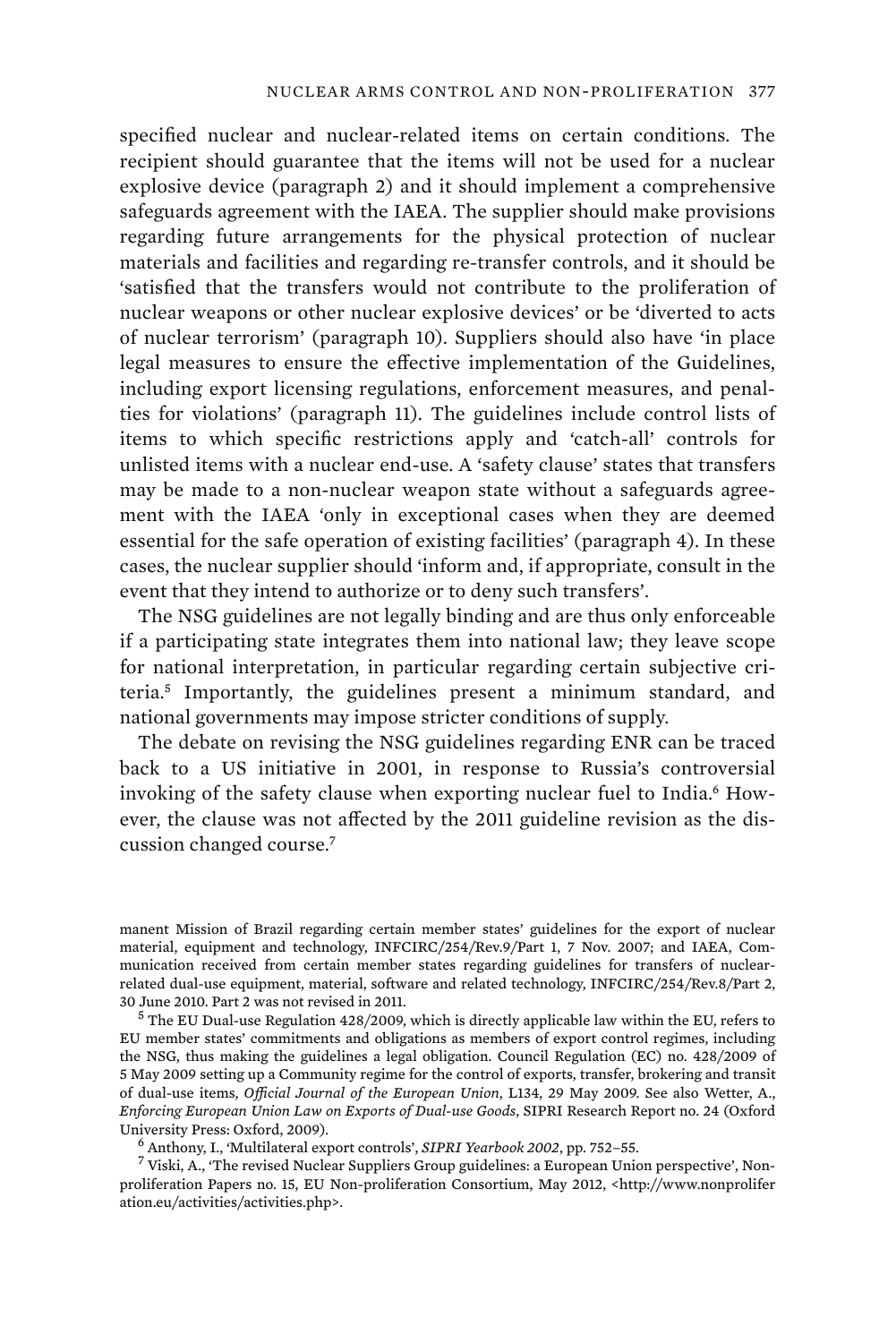The public disclosure in 2003 of the A. Q. Khan network, which had sold uranium enrichment technology, gave a strong impetus to the debate on ENR export restrictions. In 2004 US President George W. Bush proposed that the NSG should ban the spread of ENR capacity to countries that do not already possess it.<sup>8</sup> This proposal failed to find consensus within the NSG, but it did prompt the group to begin discussions on revising its ENR guidelines, and a draft revision was circulated in 2008.<sup>9</sup>

Agreeing a list of specific criteria that countries would have to meet to be eligible to receive ENR transfers proved difficult. The biggest controversies revolved around an objective criterion—a requirement that the recipient had agreed an additional safeguards protocol with the IAEA—and certain subjective criteria. Subjective criteria in the draft included a requirement for suppliers to 'exercise vigilance' and to consider such factors as (*a*) 'Whether the recipient has a credible and coherent rationale' for pursuing ENR capability 'in support of civil nuclear power generation programmes', (*b*) 'Whether the transfer would have a negative impact on the stability and security of the recipient state', and (*c*) 'General conditions of stability and security'.<sup>10</sup> The United States proposed three additional subjective criteria designed to prevent non-nuclear weapon states from replicating sensitive nuclear technology.<sup>11</sup> One of these was a 'black box approach' that would prevent recipients from gaining access to sensitive technology, which the USA referred to as 'standard commercial practice'.<sup>12</sup>

The proposed 'objective' requirement for an additional safeguards protocol proved to be particularly contentious. Argentina, Brazil and South Africa objected to it, although on different grounds. South Africa argued that, as a matter of principle, voluntary agreements such as an additional safeguards protocol should not be made a requirement.<sup>13</sup> Neither Argentina

 $^8$  The White House, 'President announces new measures to counter the threat of WMD', Remarks at the National Defense University, Washington, DC, 11 Feb. 2004, <http://georgewbush-whitehouse. archives.gov/news/releases/2004/02/20040211-4.html>; and Hibbs, M., *The Future of the Nuclear Suppliers Group* (Carnegie Endowment for International Peace: Washington, DC, 2011), p. 29.

The draft 'Revised Paragraph 6 and 7 of INFCIRC 254/Part I', 20 Nov. 2008, is published in McGoldrick, F., *Limiting Transfers of Enrichment and Reprocessing Technology: Issues, Constraints, Options* (Harvard Kennedy School, Belfer Center for Science and International Affairs: Cambridge,

MA, May 2011), appendix 2.<br><sup>10</sup> 'Revised Paragraph 6 and 7 of INFCIRC 254/Part I' (note 9), p. 62.<br><sup>11</sup> Anthony, I. and Bauer, S., 'Controls on security-related international transfers', *SIPRI Yearbook*<br>2009, p. 467.

<sup>&</sup>lt;sup>12</sup> US Embassy in Buenos Aires, 'Argentina shares concerns over proposed NSG restrictions of enrichment and reprocessing technology transfers with visiting DOE NNSA Administrator D'Agostino', Cable to US State Department, no. 08BUENOSAIRES1552, 13 Nov. 2008, <http://wiki leaks.org/cable/2008/11/08BUENOSAIRES1552.html>.<br><sup>13</sup> Hibbs, M., 'New global rules for sensitive nuclear trade', Nuclear Energy Brief, Carnegie

Endowment for International Peace, 28 July 2011, <http://carnegieendowment.org/2011/07/28/ new-global-rules-for-sensitive-nuclear-trade/4atv>; and US Embassy in Pretoria, 'South Africa: amending NSG guidelines', Cable to the US State Department, no. 09PRETORIA2, 2 Jan. 2009, <http://wikileaks.org/cable/2009/01/09PRETORIA2.html>.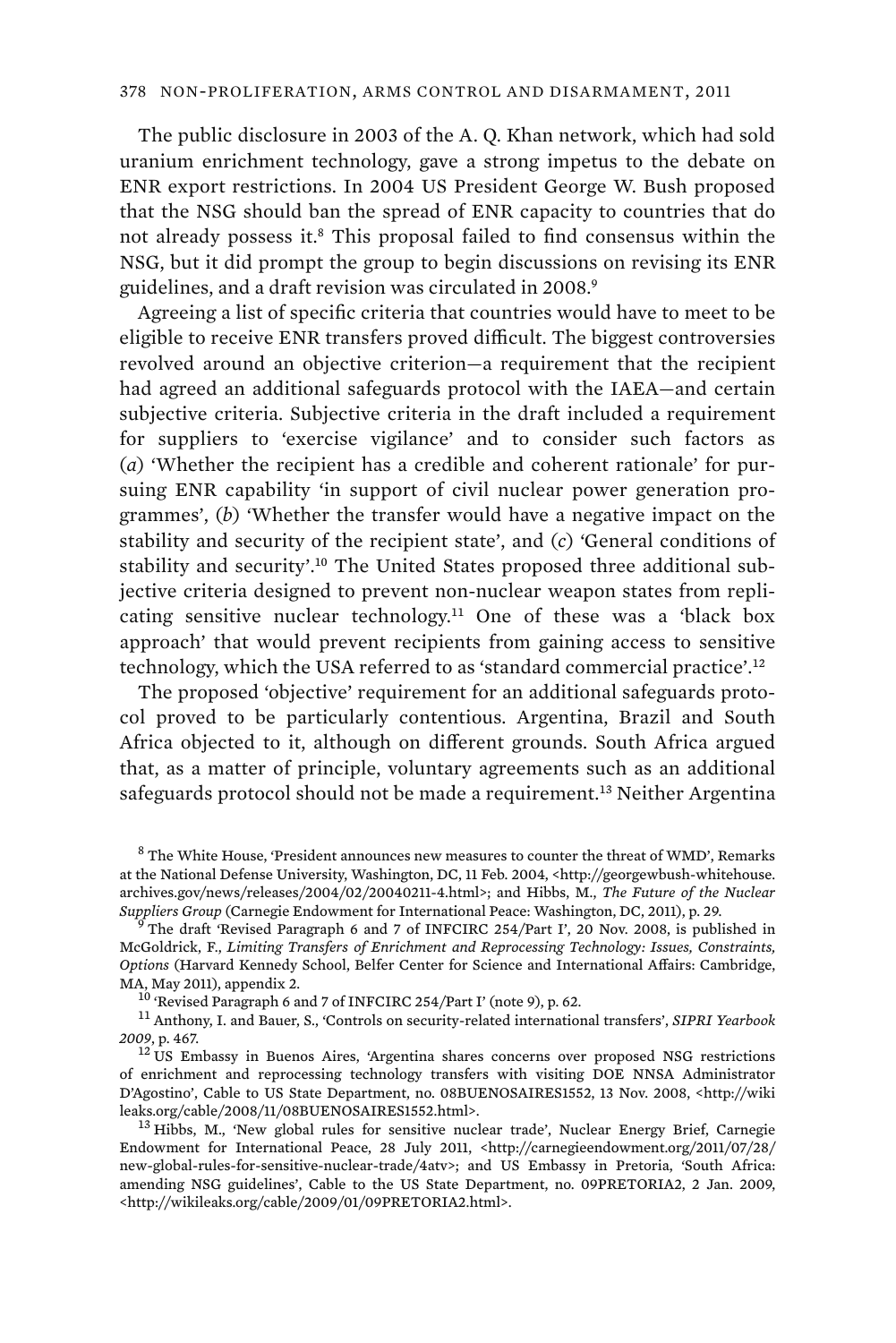nor Brazil has signed an additional protocol with the IAEA; instead, the Brazilian–Argentine Agency for Accounting and Control of Nuclear Materials (Agencia Brasileño-Argentina de Contabilidad y Control de Materiales Nucleares, ABACC) is based on a safeguards agreement signed by the agency, the two countries and the IAEA, which Argentina and Brazil insisted made signing of an additional protocol unnecessary.<sup>14</sup>

Several countries, including South Africa, were concerned that some proposed criteria might limit their option to develop a civil nuclear programme in the future.<sup>15</sup> A number of countries, including Canada, the Netherlands, South Africa and Turkey, voiced objections to the subjective criteria in the draft.<sup>16</sup> Canada was also among those that objected to the USA's black box proposal.<sup>17</sup>

A fundamental underlying issue is the justification for limiting ENR supplies and the scope for allowing legitimate civilian uses of highly enriched uranium (HEU) and plutonium. There are currently four legitimate uses of HEU: fast neutron reactors, nuclear-powered submarines, research reactors, and medical diagnosis and treatment. Plutonium has fewer civilian applications, including use in mixed oxide (MOX) fuel, but poses a particular proliferation risk due to the small quantity required for a nuclear weapon.

### *The revised guidelines of 2011*

At the 2011 NSG plenary, participating states could not agree on language for the imposition of the subjective criteria. They therefore settled on conditioning the transfer of nuclear technology on signing an additional safeguards protocol and on the importing state being in full compliance with its IAEA obligations. The concluding statement of the 2011 plenary referred to the decision to strengthen the guidelines, and the updated text was published one month later, in a *note verbale* to the IAEA.<sup>18</sup>

The 2011 revision focused on paragraph 6 ('Special controls on sensitive exports') and paragraph 7 ('Special arrangements for export of enrichment facilities, equipment and technology'). The previous version of paragraph 7

 $14$  Agreement between the Republic of Argentina, the Federal Republic of Brazil, the Brazilian– Argentine Agency for Accounting and Control of Nuclear Materials and the International Atomic Energy Agency for the Application of Safeguards (Quadripartite Agreement), signed 13 Dec. 1991,

%% <http://www.abacc.org.br/?page\_id=150&lang=en>; and Viski (note 7).  $15$  Hibbs (note 13).  $16$  Viski (note 7).  $17$  US Embassy in Rome, 'G-8 nonproliferation directors group meeting', Cable to US State  $17$  US Embassy Department, no. 09ROME1240, 10 Nov. 2011, <http://wikileaks.org/cable/2009/11/09ROME1240.<br>html>; and US Embassy in Buenos Aires (note 12).

<sup>18</sup> Nuclear Suppliers Group, 'NSG public statement', NSG Plenary, Noordwijk, 23-24 June 2011, <http://www.nuclearsuppliersgroup.org/Leng/05-pubblic.htm>; and IAEA, Communication received from the Permanent Mission of the Netherlands regarding certain member states' guidelines for the export of nuclear material, equipment and technology, INFCIRC 254/Rev.10/Part I, 26 July 2011.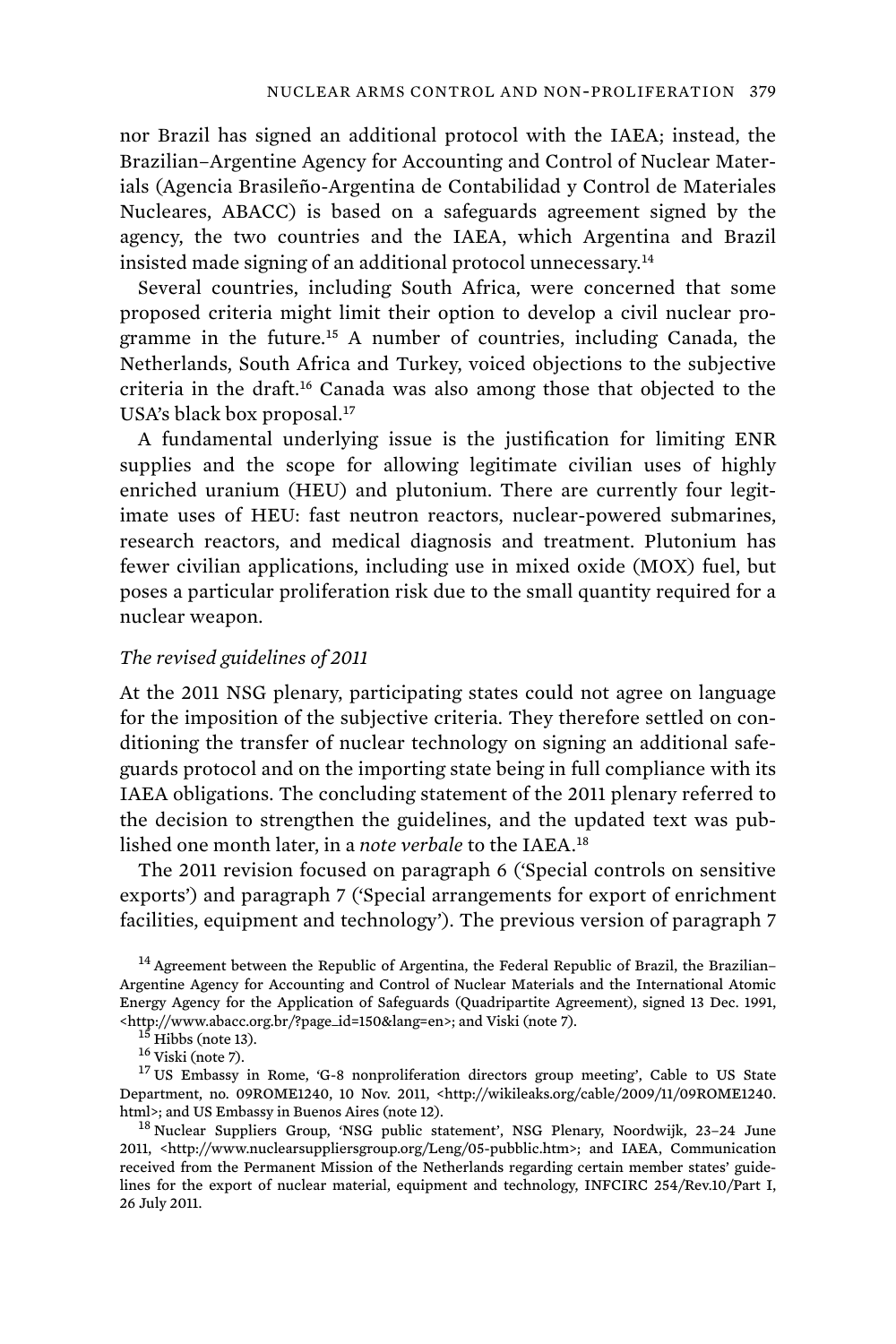required the recipient to seek the consent of the supplier before using the transferred facility or technology to enrich uranium beyond 20 per cent. Apart from requesting suppliers to 'encourage . . . supplier involvement and/or other appropriate multinational participation', the previous version only required suppliers to 'exercise restraint in the transfer of sensitive facilities, technology and material usable for nuclear weapons or other nuclear explosive devices' but did not define the term 'restraint'.<sup>19</sup> The 2011 revision for the first time further specifies conditions for the transfer of ENR technology, both regarding the decision on whether such a transfer can take place, and if so, how.

According to the new version of paragraphs 6 and 7, the decision on whether a transfer of ENR facilities, equipment or technology can take place is to be based on the following minimum objective criteria.

1. The recipient is party to and 'in full compliance' with the 1968 Treaty on the Non-proliferation of Nuclear Weapons (Non-Proliferation Treaty,  $NPT$ ).<sup>20</sup>

2. The recipient has not been identified in a report by the IAEA Secretariat as currently being in breach of its safeguards obligations.

3. The recipient adheres to NSG guidelines and has reported to the UN Security Council that it implements 'effective export controls as identified in' UN Security Council Resolution 1540.<sup>21</sup>

4. The recipient has 'concluded an inter-governmental agreement with the supplier including assurances regarding non-explosive use, effective safeguards in perpetuity, and retransfer'.

5. The recipient has 'made a commitment to the supplier to apply mutually agreed standards of physical protection based on current international guidelines'.

6. The recipient has 'committed to IAEA safety standards and adheres to accepted international safety conventions'.

7. The recipient 'has brought into force a Comprehensive Safeguards Agreement, and an Additional Protocol . . . or, pending this, is implementing appropriate safeguards agreements in cooperation with the IAEA, including a regional accounting and control arrangement for nuclear materials, as approved by the IAEA Board of Governors'.<sup>22</sup>

<sup>&</sup>lt;sup>19</sup> IAEA, INFCIRC/254/Rev.9/Part 1 (note 4), paras 6, 7.<br><sup>20</sup> For a summary and other details of the NPT see annex A in this volume.<br><sup>21</sup> UN Security Council Resolution 1540, 28 Apr. 2004. Resolution 1540 obliges all sta other things, refrain from supporting by any means non-state actors from developing, acquiring, manufacturing, possessing, transporting, transferring or using nuclear, biological or chemical weapons and their delivery systems. It imposes binding obligations on all states to establish domestic controls to prevent the proliferation of such weapons, including by establishing appropriate controls over related materials.<br><sup>22</sup> IAEA, INFCIRC 254/Rev.10/Part I (note 18), para. 6.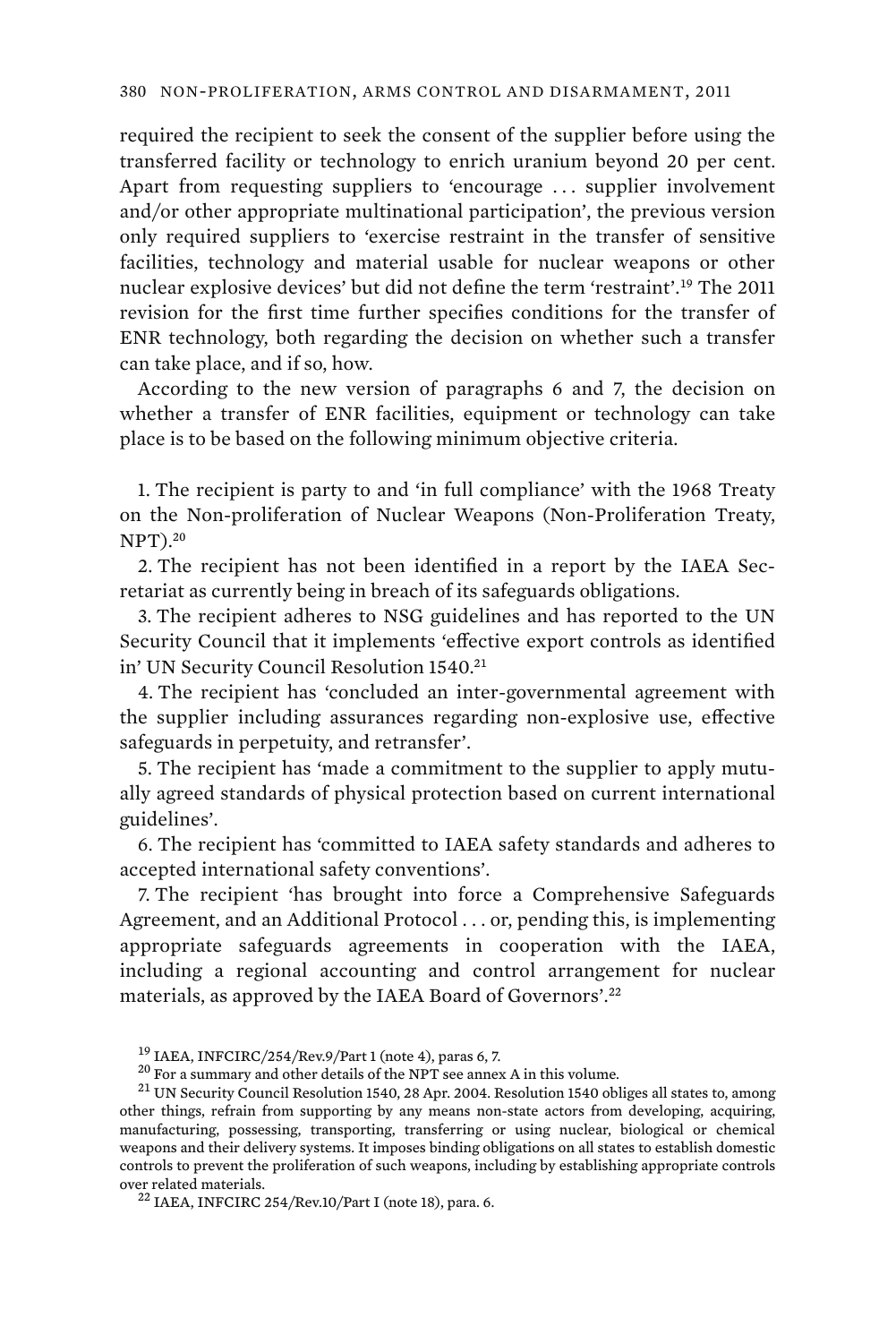The revised text on safeguards provides a compromise. While an additional safeguards protocol is not an absolute condition of supply, the text indicates that efforts to sign an additional safeguards protocol should be evident even where a regional safeguards agreement is in place. The ABACC, however, issued a statement interpreting the language as beginning to recognize the Argentine–Brazilian–IAEA agreement 'as an alternative criterion to the Additional Protocol'.<sup>23</sup>

The subjective criteria were kept rather vague. The revised guidelines require NSG suppliers to take 'into account at their national discretion, any relevant factors as may be applicable'. The term 'restraint' was maintained, while adding that this should apply in particular to countries that include entities subject to active denials relating to Part 2 of the guidelines (on nuclear-related dual-use goods) from more than one NSG participant.<sup>24</sup>

The new version of paragraph 7 reinforces previous provisions. Suppliers should now seek a 'legally-binding undertaking' from the recipient state that transferred ENR facilities, equipment or technology not be used or modified for enrichment beyond 20 per cent. An additional new requirement placed on suppliers is to 'seek to design and construct' facilities and equipment in a way that precludes the possibility of enrichment beyond 20 per cent 'to the greatest extent practicable'.

While the revised text encourages states to go as far as they can to ensure that sensitive technologies are not replicated, it falls short of the black box proposals advocated by the USA. The new version of paragraph 7 provides that the transfer of 'enabling design and manufacturing technology' should be avoided and specifies that suppliers should seek acceptance from recipients of transfer conditions that 'do not permit or enable replication of the facilities'. However, an exception permitting cooperation to develop potential new enrichment technologies is included.<sup>25</sup>

### **Other Nuclear Supplier Group discussions during 2011**

During its 2011 plenary the NSG 'discussed brokering and transit issues and agreed to consider options [for] how to best reflect these matters in the guidelines'.26 This reflects developments in national and international strategic trade controls, where discussions, decisions and implementation efforts have broadened from the traditional focus on controlling exports to encompass a wider range of activities, including the control of transit, trans-shipment, financing and brokering. These developments are in

<sup>&</sup>lt;sup>23</sup> ABACC, 'Nuclear Suppliers Group (NSG) recognizes the Quadripartite Agreement as an alternative criterion to the Additional Protocol', 28 June 2011, <http://www.abacc.org.br/?p=3846>. The ABACC statement quotes a note from the Brazilian Foreign Ministry.<br><sup>24</sup> IAEA, INFCIRC 254/Rev.10/Part I (note 18), para. 6.<br><sup>25</sup> IAEA, INFCIRC 254/Rev.10/Part I (note 18), para. 7.<br><sup>26</sup> Nuclear Suppliers Group (note 18),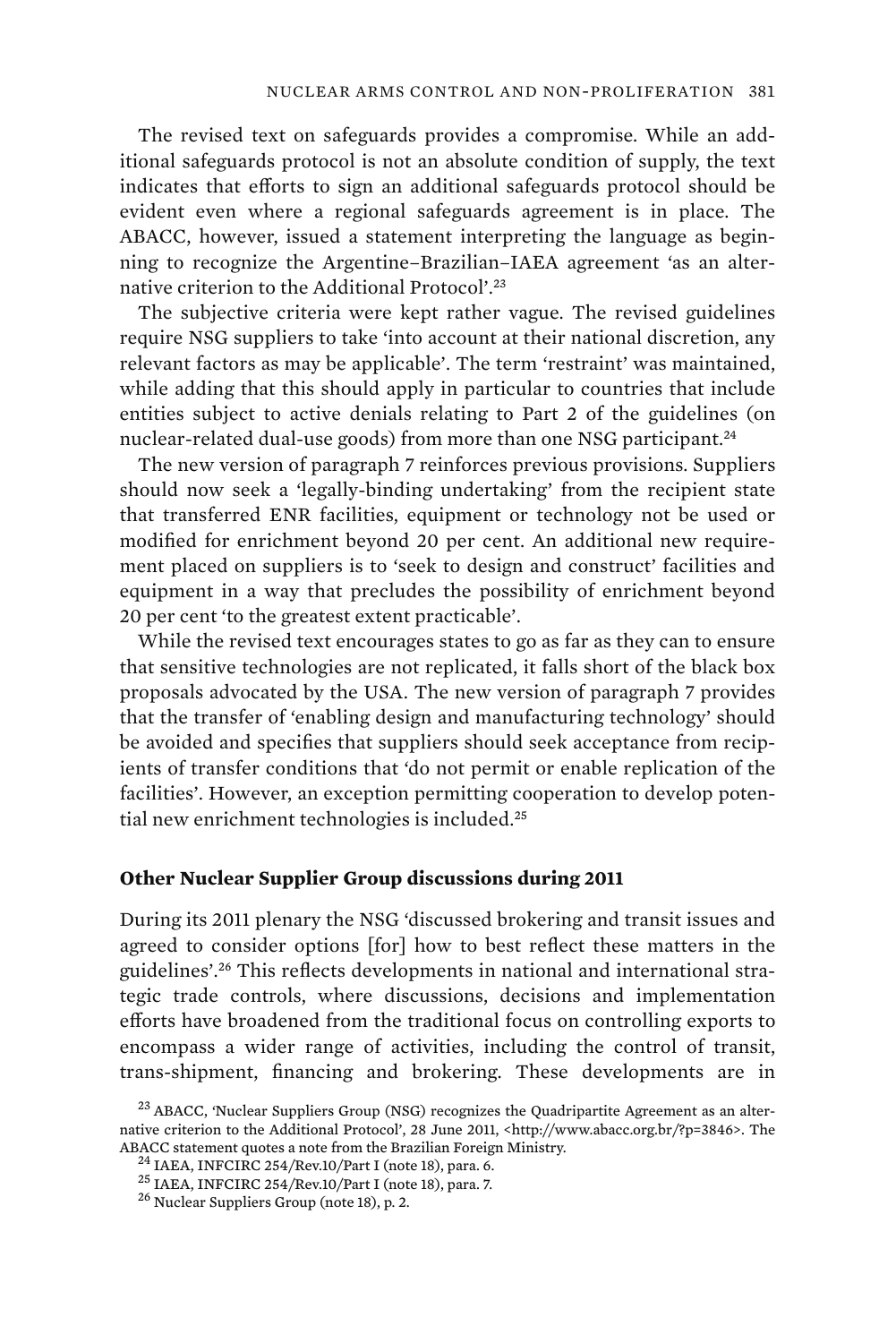response to the evolving nature of procurement for nuclear weapon programmes, technological developments, changes in global trade patterns, the increased availability of non-listed dual-use items and the requirements of UN Security Council Resolution 1540.<sup>27</sup>

Other issues discussed at the 2011 plenary included adherence to the additional safeguards protocol and ongoing efforts to review the control lists of both trigger and dual-use items.<sup>28</sup> In the opening speech by the hosts of the plenary, the Netherlands announced 'outreach missions to the non-NPT countries and to various regions of interest' and 'to potential new Participating Governments'.<sup>29</sup> The plenary later discussed a report on outreach to non-NSG countries and announced the development of guidelines.

As in previous years, participating governments also exchanged information on countries and regions of proliferation concern. In this context, Iran and North Korea were specifically named. Notably, Syria was not mentioned in the public statement, although concerns about IAEA observations of non-compliance had been included in the opening speech.<sup>30</sup> Moreover, the NSG guidelines require an extraordinary plenary meeting to take place within one month of the IAEA Board of Governors finding a recipient to be in non-compliance with its safeguards obligations, 'at which suppliers will review the situation, compare national policies and decide on an appropriate response'.<sup>31</sup> However, such a meeting did not take place following the resolution on Syrian non-compliance adopted by the board on 9 June 2011 (see section II above).<sup>32</sup>

#### *The NSG's relationship with India*

As expected, a key issue discussed at the 2011 plenary was the NSG's relationship with India, specifically whether the revised guidelines affected India's eligibility to receive ENR transfers and its possible membership of the NSG.

The NSG's relationship with India has been a key factor driving and shaping supplier cooperation, discussion and action. The first Indian nuclear explosive test, in 1974, provided the *raison d'être* for the creation of

 $27$  See Bauer, S., Dunne, A. and Mićić, I., 'Strategic trade controls: countering the proliferation of weapons of mass destruction', *SIPRI Yearbook 2011*. 'Non-listed' dual-use items do not appear in national or international control lists but can also be controlled if their intended use is in a WMD or missile programme.<br><sup>28</sup> Trigger list items are defined as 'especially designed or prepared' for nuclear use. IAEA,

INFCIRC 254/Rev.10/Part I (note 18). On dual-use items see note 1.<br><sup>29</sup> Kronenburg, E., Secretary General of the Dutch Ministry of Foreign Affairs, Opening speech,

NSG Plenary, Noordwijk, 23 June 2011, <http://www.rijksoverheid.nl/ministeries/bz/documentenen-publicaties/toespraken/2011/06/24<br>opening-speech-by-ed-kronenburg-secretary-general>. $^{30}$ Kronenburg (note 29).<br> $^{31}$  IAEA, INFCIRC 254/Rev.10/Part I (note 18), para. 16(e).<br> $^{31}$  IAEA, Board of Governors, 'Implemen

lic', Resolution, GOV/2011/41, 9 June 2011; and Official from an NSG country, Communication with author, Mar. 2012.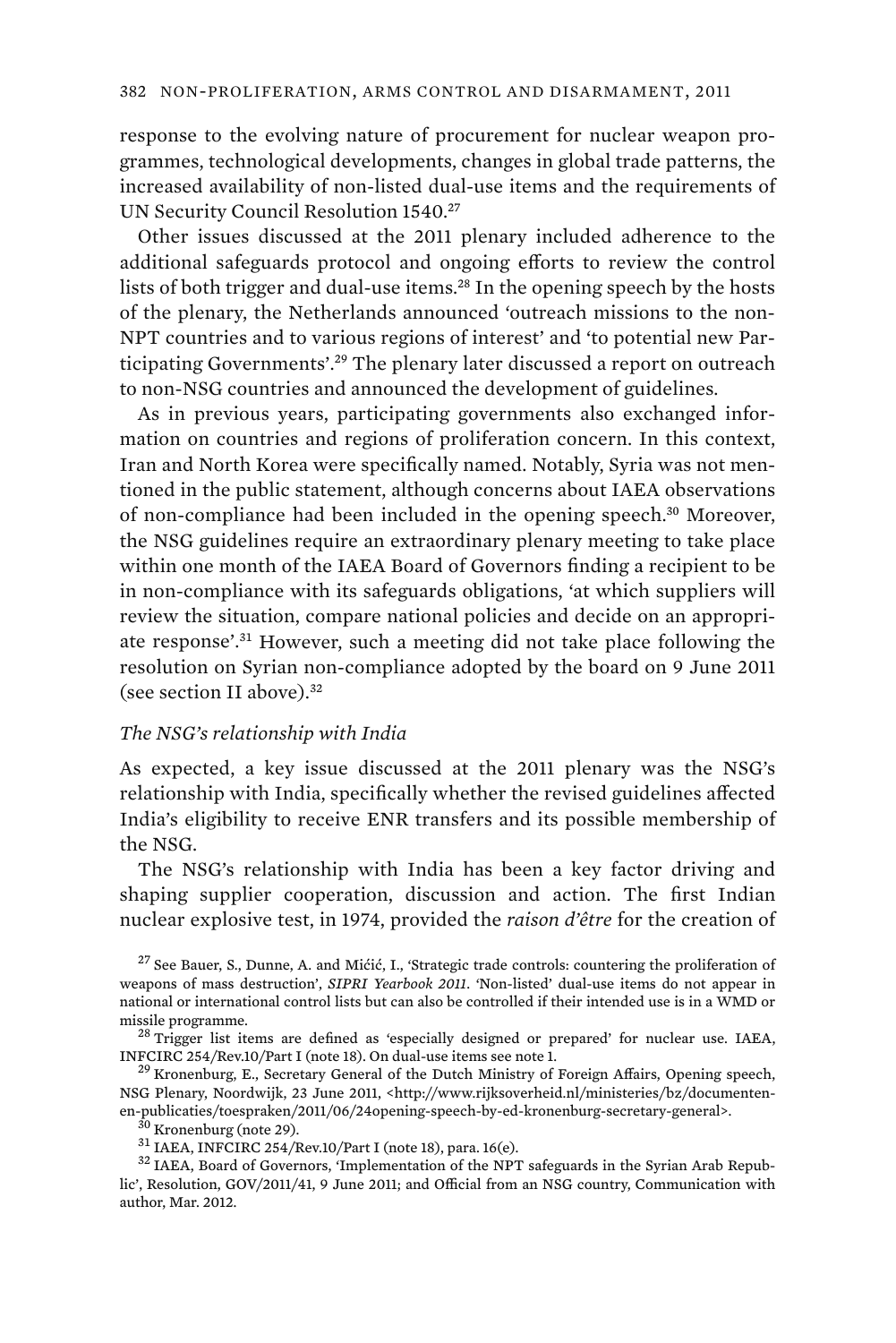the NSG. Based on India's non-membership of the NPT and its refusal to allow comprehensive IAEA safeguards covering all of its nuclear activities and facilities, NSG participants agreed not to supply India with nuclear materials, equipment, facilities and technology. This agreement in principle lasted until 2008 when, in a move spearheaded by the USA following the Indian–US Civil Nuclear Cooperation Agreement, the NSG agreed a country-specific exemption from the guidelines.<sup>33</sup> India's re-entry into international nuclear commerce has resulted in it reaching bilateral agreements with, among others, Canada, France, Russia, the UK, the USA and, most recently, South Korea.<sup>34</sup> India has an interest both in receiving equipment and technology from advanced nuclear suppliers to implement its ambitious nuclear energy expansion programme and in offering equipment and expertise to countries seeking to begin or to expand nuclear energy production, including countries such as Namibia that can offer uranium in return.<sup>35</sup>

Indian observers have complained that the 2011 revisions to the NSG guidelines effectively eliminated the 'clean waiver' that India claimed to have received in 2008. Specifically, in 2008 the NSG waived the full-scope safeguards requirement of paragraph 4 of its guidelines and expressly allowed ENR exports, subject to paragraphs 6 and 7. Consternation has been expressed in India that, under the revised 2011 guidelines, it may not be eligible to receive enrichment and reprocessing technology since it is not a party to the NPT.<sup>36</sup>

During his November 2010 visit to India, US President Barack Obama announced his support for Indian membership of the NSG and the other export control regimes, thus initiating an international debate on the issue. This was further discussed during a visit by the US Secretary of State, Hillary Rodham Clinton, to India in February 2011.<sup>37</sup> In a 'food for thought

<sup>33</sup> Nuclear Suppliers Group, 'Statement on Civil Nuclear Cooperation with India', Extraordinary Plenary Meeting, 6 Sep. 2008, Attachment to IAEA, INFCIRC/734 (Corrected), 19 Sep. 2008; and Agreement for cooperation between the Government of India and the Government of the United States of America concerning peaceful uses of nuclear energy, signed 10 Oct. 2008, entered into force 6 Dec. 2008, <http://www.state.gov/s/l/treaty/tias/2008/>. On the Indian–US Civil Nuclear Cooperation Initiative, initiated in 2005, see previous editions of the SIPRI Yearbook. On the 2008 NSG decision see Anthony and Bauer (note 11), pp. 467–71. Prior to this, Russia had already provided nuclear fuel to India under the safety clause. See above; and Anthony (note 6).<br><sup>34</sup> The Indian–South Korean Civil Nuclear Cooperation Agreement was signed on 25 July 2011.

Baruah, P., 'India–ROK nuclear cooperation: is it a win–win situation?', Institute of Peace and Conflict Studies, 16 Aug. 2011, <http://www.ipcs.org/article/india/india-rok-nuclear-cooperation-is-it-awin-win-situation-3439.html>. 35 Hibbs (note 8), p. 11; and Rajiv, S. S. C., 'India's accommodation in multi-lateral export control

regimes', *Political and Defence Weekly* (New Delhi), 9 Nov. 2011. 36 Varadarajan, S., 'NSG ends India's "clean waiver" ', *The Hindu*, 24 June 2011; and Varadarajan,

S., 'Challenges ahead for India's nuclear diplomacy', *The Hindu*, 1 Nov. 2011. 37 The White House, 'Joint statement by President Obama and Prime Minister Singh of India',

8 Nov. 2010, <http://www.whitehouse.gov/the-press-office/2010/11/08/joint-statement-president-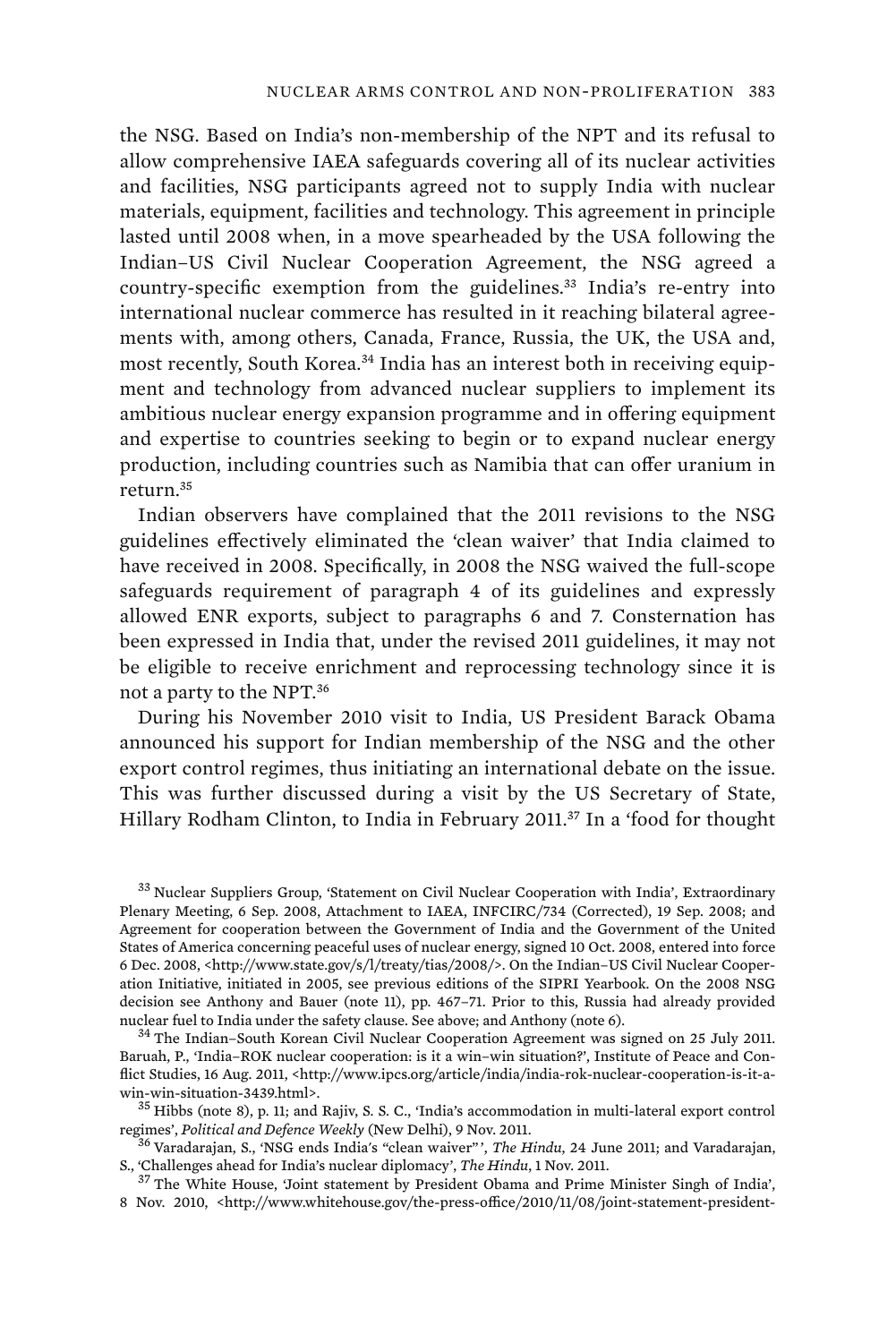paper' of 23 May 2011 circulated by the USA to other NSG members, two options for pursuing Indian membership were presented: either revising the membership criteria 'in a manner that would accurately describe India's situation' or 'recognize' that not all of the criteria published as 'Factors taken into account for [NSG] participation' have to be met.<sup>38</sup>

No decision was taken on Indian membership during the 2011 NSG plenary, although the concluding statement refers to discussions on the issue. Public proponents include France and Russia.<sup>39</sup> A number of countries are reported to oppose the move, but have not done so publicly.<sup>40</sup> The issue is likely to be discussed again during the 2012 plenary, to be held in the USA, and to fuel the broader discussion on membership criteria and decisionmaking modalities.<sup>41</sup>

#### *Chinese supplies to Pakistan*

Some observers have expressed concern that the NSG's exemption for India had set a precedent for other countries—in particular, that it had paved the way for further nuclear cooperation between China and Pakistan-which threatens to further erode the credibility of the NSG.<sup>42</sup>

In 2010 China indicated that it would proceed with the supply of two new civil nuclear power reactors to Pakistan (Chashma-3 and -4).<sup>43</sup> The reactors are to be supplied under a bilateral agreement concluded in 2003, about which China informed the NSG when it joined the group in 2004. China claims that implementation of the 2003 deal did not need NSG approval since China did not join the NSG until 2004. While some NSG participants agreed with this, the USA maintained that this so-called grandfather clause is not applicable based on the information China provided to the NSG at accession.44 Options for NSG responses include (*a*) tacit per-

Rev.4, 5 Nov. 2009. 39 'France not bound by new NSG restrictions on nuclear sales to India', *The Hindu*, 24 Oct. 2011; and Radyuhin, V., 'Russia assures India on ENR', *The Hindu*, 15 July 2011.<br><sup>40</sup> Krishnan, A., 'China calls for dialogue on India's NSG entry', *The Hindu*, 18 Nov. 2011.<br><sup>41</sup> Hibbs (note 8), pp. 23–28.<br><sup>42</sup> Hibbs, M., 'T

28 Apr. 2010. China had previously supplied 2 reactors (Chashma-1 and Chashma-2) to Pakistan under a bilateral civil nuclear cooperation agreement concluded in 1991. Miglani, S., 'China pursues Pakistan nuclear deal; dilemma in West', Reuters, 15 Dec. 2010, <http://af.reuters.com/article/energy OilNews/idAFL3E6NF08Q20101215>; and Hibbs (note 8), pp. 2, 16.<br><sup>44</sup> Hibbs (note 8), p. 15. Germany is one of those that agrees with China's interpretation. Meier, O.,

'Germany opposes United States on China–Pakistan nuclear deal', Arms Control Now, Arms Control Association, 21 June 2011, <http://armscontrolnow.org/2011/06/21/germany-opposes-united-stateson-china-pakistan-nuclear-deal/>.

obama-and-prime-minister-singh-india>; Rajiv (note 35); and Nayar, K. P., 'US push for nuclear club<br>entry', The Telegraph (Kolkata), 17 Feb. 2011.

 $^{38}$  Horner, D., 'NSG revises rules on sensitive exports', *Arms Control Today*, vol. 41, no. 6 (July/ Aug. 2011). The factors 'taken into account' when admitting a state to the NSG are listed in IAEA, Communication of 1 October 2009 received from the Resident Representative of Hungary to the Agency on behalf of the participating governments of the Nuclear Suppliers Group, INFCIRC/539/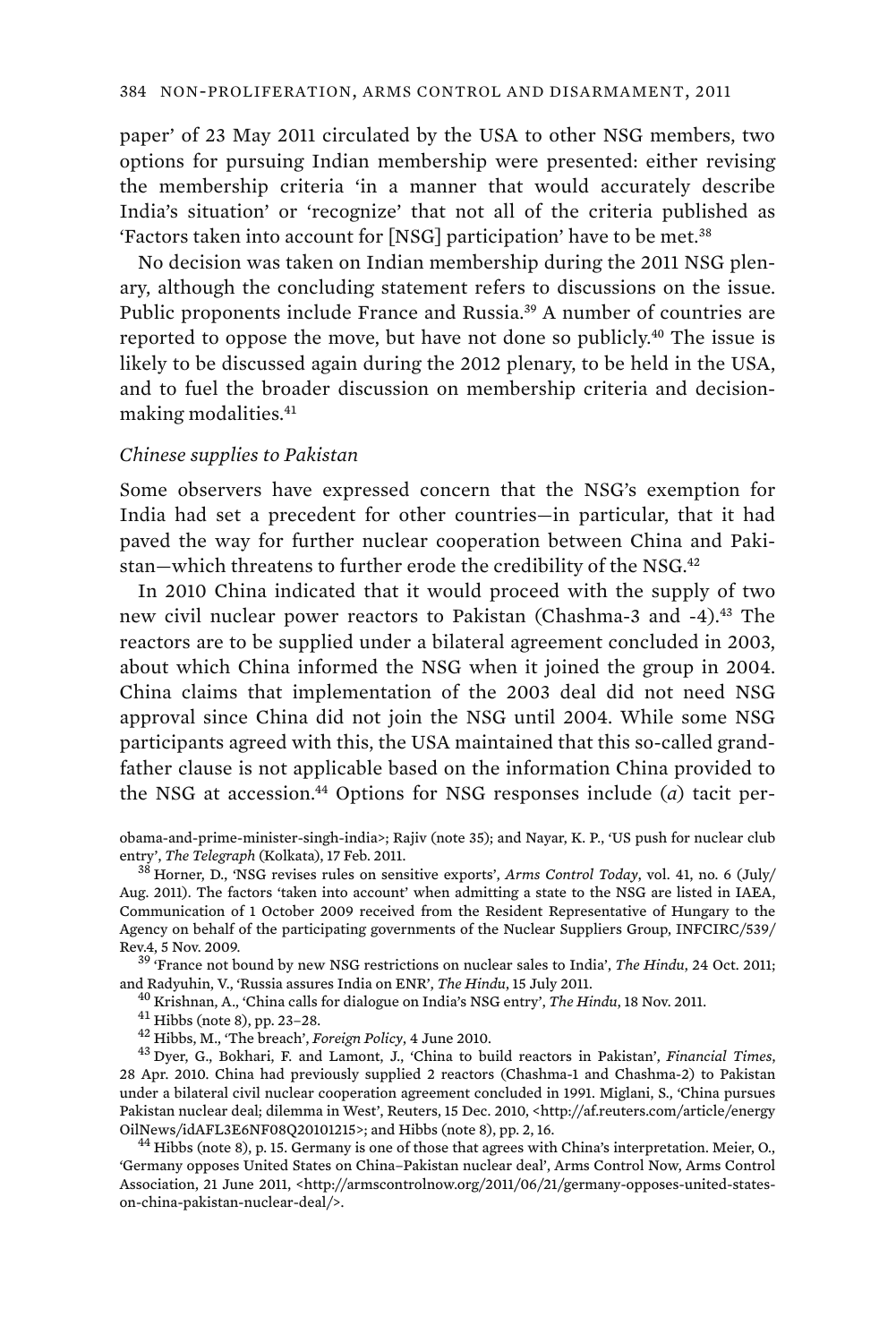mission, (*b*) the recording of objections but taking no action, (*c*) explicit recognition of the validity of the grandfather clause in this case, (*d*) agreement with China to proceed with the transaction but to refrain from exporting further reactors, (*e*) insistence that China must receive an explicit exemption, based on the precedent of the Indian waiver, or (*f*) urging China to suspend the export until specific conditions of supply to Pakistan are agreed.<sup>45</sup> This debate illustrates both ambiguities in the grandfather clause and the general difficulty of enforcing voluntary NSG provisions.

The debate on these issues has been further ignited by reports, which had not been confirmed by the Chinese Government, of discussions with China to supply a Chashma-5 plant and two further nuclear reactors (Kanupp-2 and -3).<sup>46</sup>

#### **The future of nuclear export controls**

While the establishment of effective export control systems is a necessary foundation for slowing down or preventing proliferation, it is only one element of an effective non-proliferation approach. It must always be seen as complementary to the NPT, as well as to other non-proliferation approaches such as efforts to develop and supply proliferation-resistant nuclear technologies. An issue at the very heart of nuclear non-proliferation is the relationship between the NSG suppliers and those states with nuclear weapons that are outside of the framework of the NPT and the NSG. A crucial and closely related issue is credibility, not only in the relationship between the five nuclear weapon states and the rest of the world, but in the balancing of non-proliferation and commercial interests.

A factor to consider in future will be the expected wider availability of nuclear materials and technology due to increasing reliance on nuclear energy, and the probable resulting demands for an increase in NSG membership. With the notable exception of Germany, which has returned to an earlier decision to give up nuclear energy altogether, it remains to be seen to what extent national nuclear energy plans have been affected by the disaster at Japan's Fukushima Daiichi nuclear power plant in 2011.

While advanced nuclear technology has been within the control of a small number of suppliers for many years, this exclusivity has been continually eroded. In addition to the emergence of new countries with

<sup>45</sup> Hibbs (note 8), p. 15. 46 Krishnan, A., 'Pakistan eyeing China's new 1000-MW reactor', *The Hindu*, 15 Nov. 2011. In Nov. 2010 the Pakistani Atomic Energy Commission was reported to have signed a construction agreement with China National Nuclear Corporation (CNNC) for a 5th unit at Chashma. The status of the planned Kanupp-2 and Kanupp-3 reactors is uncertain. World Nuclear Association, 'Nuclear power in Pakistan', Aug. 2011, <http://www.world-nuclear.org/info/inf108.html>; and 'Pakistan signs accord for fifth Chinese reactor at Chashma', *Nucleonics Week*, 18 Nov. 2010.